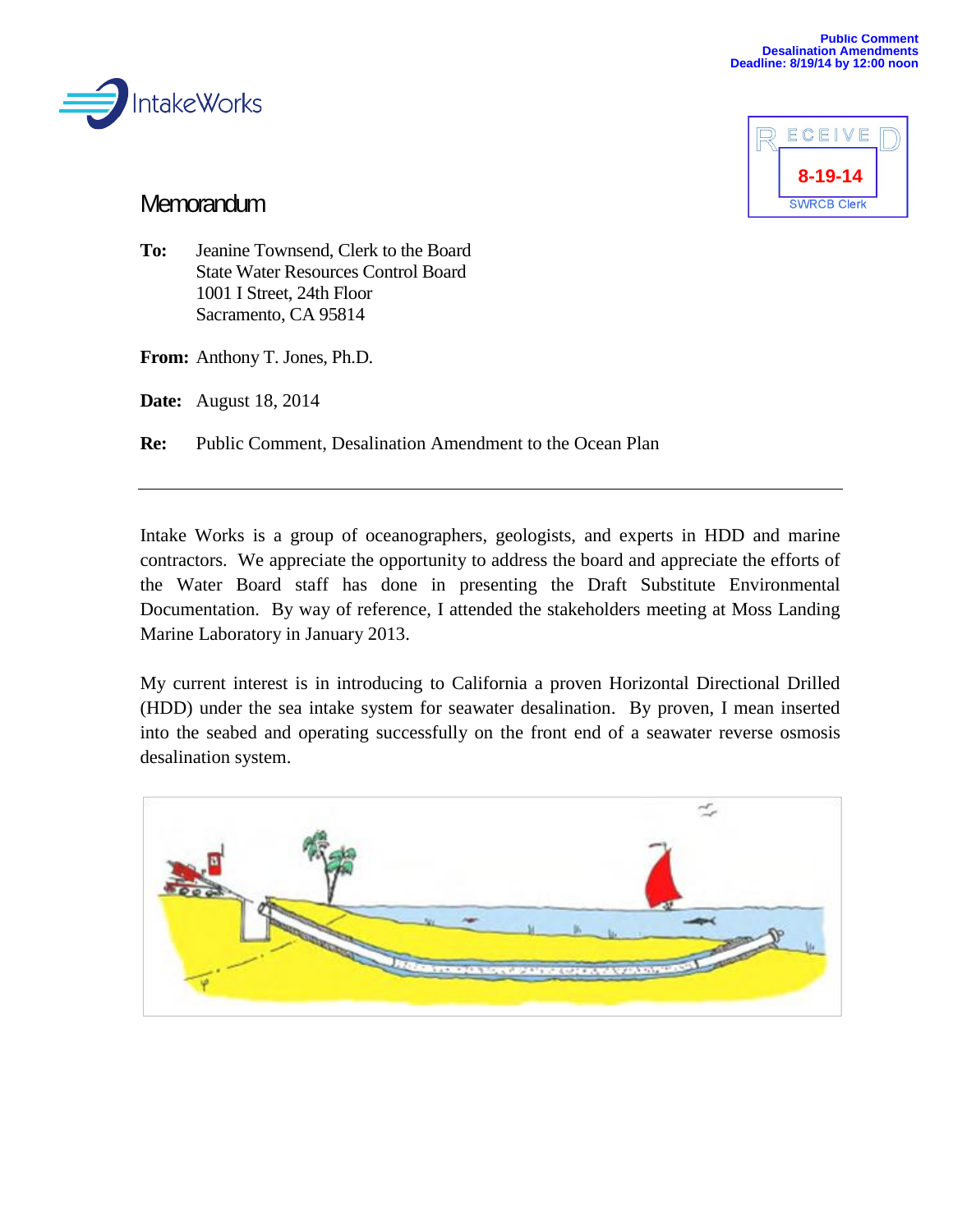The system, called Neodren<sup>®</sup> provides extremely low turbid water as source water. Noncorrosive HDPE pipes with microporous sections (60 μm or 120 μm pores) are inserted 10 feet to 20 feet below the seafloor. The HDD laterals yield 1 to 2 MGD per lateral of source water without fish larvae, red tide algal and have no contribution or exacerbation of the seawater intruding into on the inland aquifer.

Along the Mediterranean Sea, the Neodren® subsurface intake system first started operating in 1996 at a fish farm. In 2003, a large 45 MGD system was installed at San Pedro del Pinatar, Spain.

There are five plants with Neodren<sup>®</sup> systems, 87 MGD of capacity. The second largest is 21.9 MGD operating since 2008. The remainder are under 10 MGD and include a system used in southern Spain for irrigation. The seawater desalination plants are:

Desalination Plant in San Pedro del Pinatar Desalination Plant in Águilas Desalination Plant in Alicante Desalination Plant in Tordera Desalination Plant in Cabo Cope (Community Irrigation La Marina)

There are more HDD intake systems operating than slant wells, Rainey wells or Fukuokatype infiltration galleries. Solutions developed in advanced European countries to counter the effect of impingement and entrainment have not been recognized.

I would be happy if the Board decides to make a preference toward subsea intakes. However, this restricts the proponents and their designers from deciding the best course of action for the specific site in question.

Staff did not include a specific slot size for intakes. Is it in the Water Board's interest to define a standard slot gap? Over-regulation at this early stage in the development of desalination project can also lead to problems and unintended consequences.

The determination of the slot size and approach to the problem should be determined by the proponent of the desalination system and their design consultants.

Vastly different coastal geology is observed in the State of California north of Point Conception versus the shorelines in Southern California. I personally do not have a problem with regional decisions on direct intake designs.